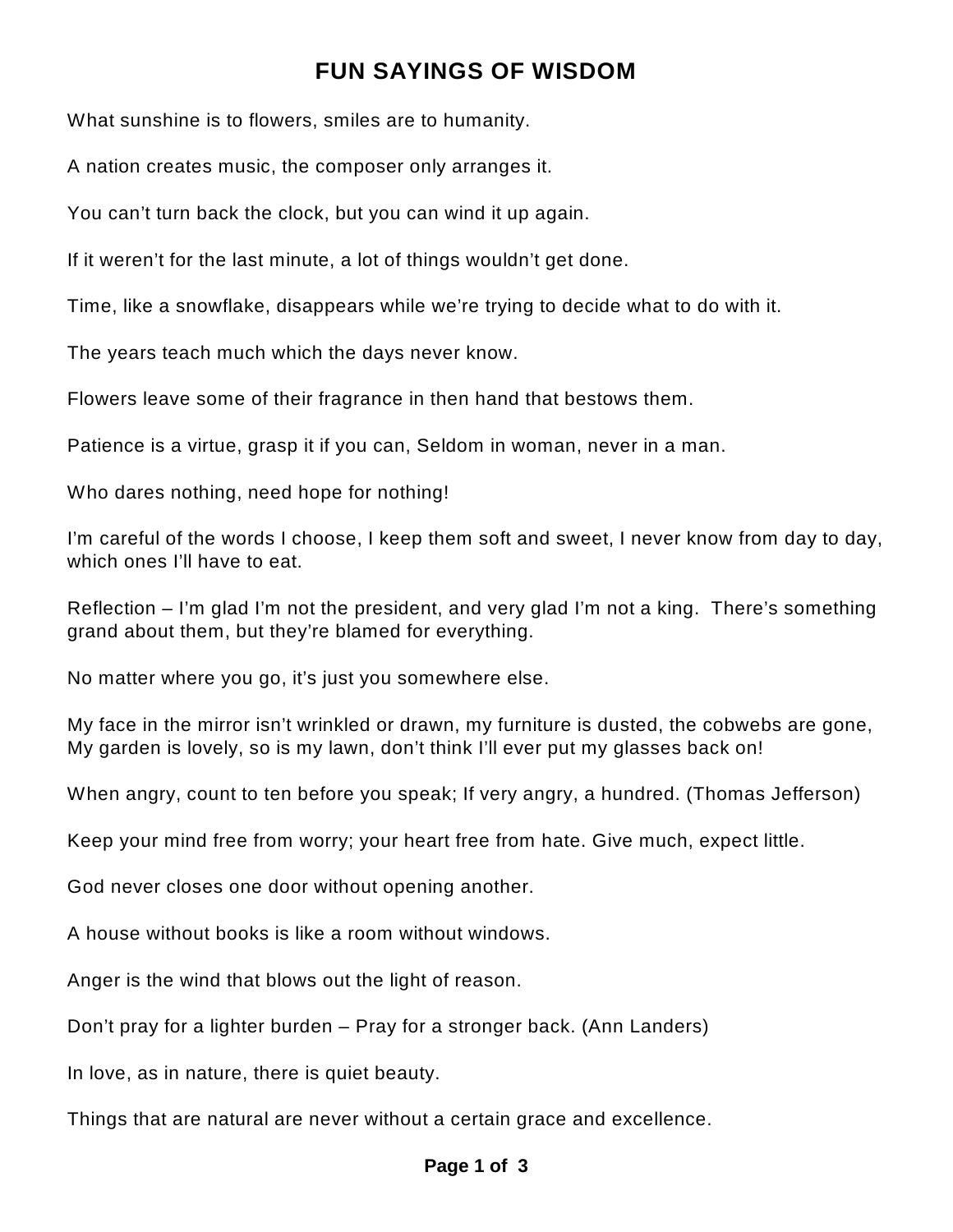## **FUN SAYINGS OF WISDOM**

A happy home is where both mates think that they got better than they deserve.

One can do without people but one has need of a friend.

Love is given to flow on through from someone to me and from me to you. Love is a circle, a wondrous chain to be given and given and given again.

God grant me the serenity to accept the things I cannot change, the courage to change those I can and the wisdom to know the difference.

Beautiful faces are those that wear whole-souled honesty printed there.

I am not afraid of tomorrow for I have seen yesterday and I love today.

The greatest bestowal of God is love.

When clouds appear like rocks and towers, the earth's refreshed by frequent showers.

Happiness is but a state of mind.

Old-time Fourth of July – The Fourth of July was fireworks at night, with rockets bursting high; To show our pride in America, we wrote it on the sky.

The woods would be very still if the songs were only sung by the top ten birds.

Kindness is a language which the deaf man cn hear and the blind man can read. (Mark Twain)

Friendship is a golden chain, the links are friends so dear, and like a rare and precious stone, It's treasured more each year. (Helen Steiner Rice)

No one needs a smile as much as the one with none to give.

Dull women have immaculate homes.

The only rose without thorns is friendship.

Quilting forever, housework whenever.

For yesterday is only a dream and tomorrow is only a vision; but today, well lived, makes yesterday a dream of happiness, and every tomorrow a vision of hope.

Yesterday is history, tomorrow is a mystery, today is a gift, that's why it's called the present.